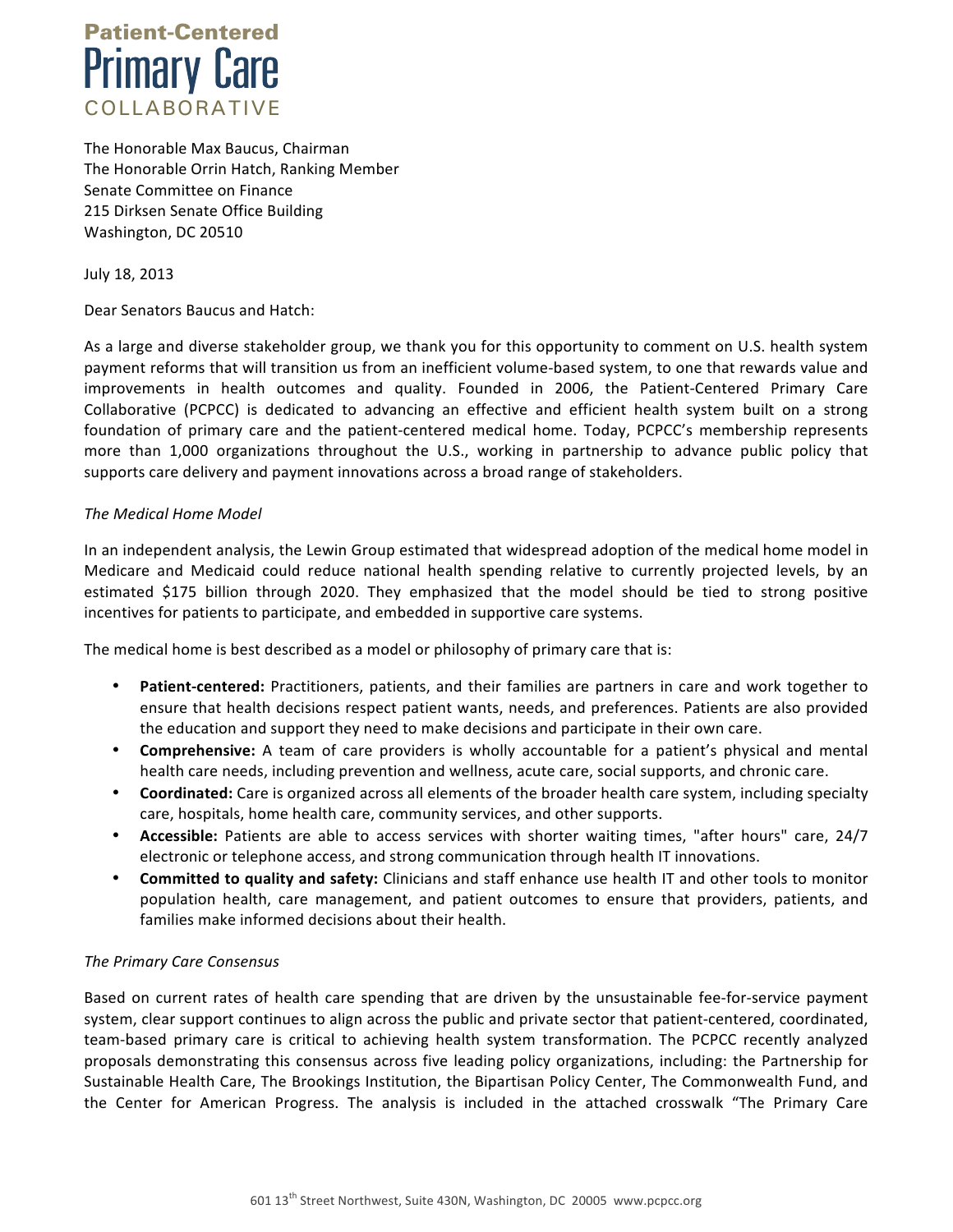Consensus: A Comparison of Health System Transformation Proposals." As the consensus to support primary care builds, the PCPCC urges Congress to support public policies that shift the current fee-for-service system to a fee-for value system built on a strong foundation of patient-centered primary care. Specifically we support current proposals before Congress that recommend a phased-in approach to payment reforms that allow for additional research on the best methodologies to support the medical home, such as reforming Medicare over a multi-year period, and applying new payment models that move away from fee-for-service (FFS) as we learn which models are best suited for which types of care and in which environments. Once proven, these models should be scaled appropriately to allow for greater participation by providers throughout the entire health care system.

Our specific recommendations include:

Adopt payment reform incentives such as shared savings and reimbursement increases across providers, consumers, employers, and states that reward shifts toward high value delivery systems such as patientcentered medical homes, Accountable Care Organizations (ACOs), and integrated health systems. We also call for incentives that reward advanced primary care strategies that have demonstrated tangible impact on cost, quality, and outcomes, including:

- **Care coordinators, patient navigators, and/or health coaches** are embedded as critical members of care teams to support patients and families as they navigate the health system and enhance care delivery.
- **Proactive processes are in place** to manage the health care needs of all patients (patient outreach, clinical decision support, appointment reminders) and special attention is paid to complex populations (eg, chronic disease, behavioral health, substance abuse, and the elderly).
- **Care is documented and shared electronically** across providers and institutions, including patients, primary care, specialists, hospitals, home health, and others.
- **24/7** access and alternatives to traditional face-to-face visits are offered, including access to electronic health records and patient portals.
- **Quality improvement goals and data** are used to monitor populations, including their risk levels, use of care plans, appropriate medication use, and self-management.

**Reward new delivery models** that maximize innovations in care, particularly for high-need, high-risk populations, and further expand medical homes and ACOs. We acknowledge that the integration of behavioral health, social supports, and other ancillary health services in the medical neighborhood are critical to these delivery models.

**Educate and reward patients and consumers** for making healthier, high-quality choices (i.e. choosing medical home or ACO providers); allow for greater transparency and free access to health care pricing and patient data; and provide free, online access to tools and resources to help inform these choices.

## *Evidence for Primary Care and the Patient Centered Medical Home*

A number of studies have found evidence of cost savings and quality improvements resulting from the implementation of medical home programs. However we acknowledge that the magnitude of savings depends on a range of factors, including program design, enrollment, payer, target population, and implementation phase. Most often, the medical home's effect on lowering costs is attributed to reducing expensive, unnecessary hospital and emergency department utilization. Currently, more than 90 health plans, dozens of employers, 42 state Medicaid programs, numerous federal agencies, hundreds of safety net clinics, and thousands of small and large clinical practices nationwide have adopted this innovative model.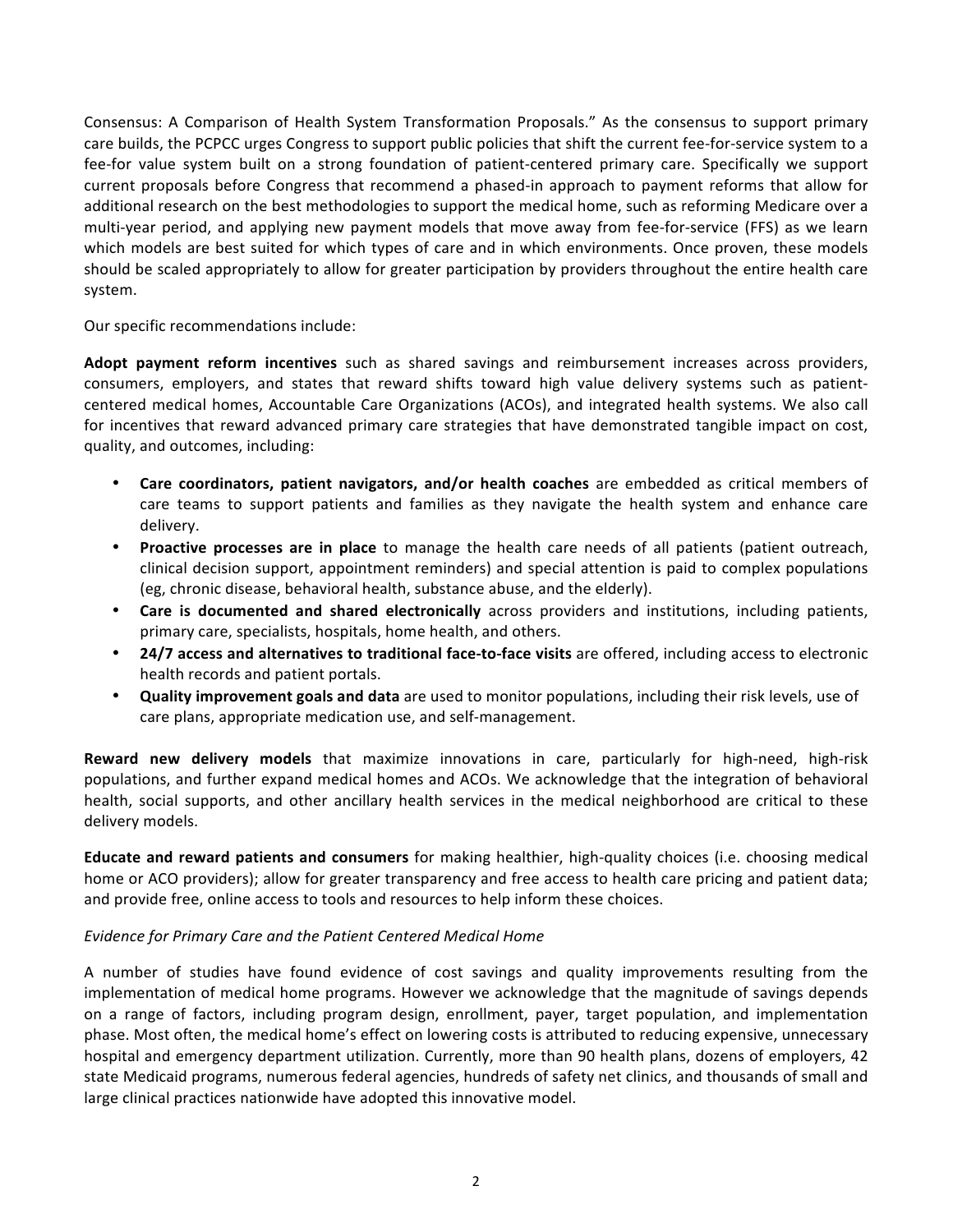Successful examples of medical home programs include the following:

- Geisinger's Proven-Health Navigator Model, which serves Medicare patients in rural northeastern and central Pennsylvania, found 71 percent savings over expected costs.
- Evidence from the **Genesee Health Plan** in Flint, Michigan, indicates that increasing access to primary care services and using health navigators to help patients adopt healthy behaviors and manage chronic diseases reduced enrollee use of emergency department services by 51 percent between 2004 and 2007 and reduced hospital admissions by 15 percent between 2006 and 2007.
- One study found that that **WellPoint's** medical home model in New York yielded risk-adjusted total PMPM costs that were 14.5 percent lower for adults and 8.6 percent lower for children enrolled in a medical home.
- Preliminary results from CareFirst Blue Cross Blue Shield's medical home program showed an estimated 15 percent savings in its first year of operation, before accounting for provider bonuses. Results from the formal evaluation reveal \$98 million in total savings over two years.
- Similar levels of savings have been found in medical home models that include a mix of public and private payers For example, UPMC's multi-state medical home pilot, which includes a mix of commercial, Medicaid, Medicare, and dually eligible patients, showed a net savings of \$9.75 PMPM for individuals enrolled in the medical home pilot.

## *The PCPCC: A Source of Evidence and Results*

In addition to the successes described above, the PCPCC continues to compile and codify results from medical home initiatives that illustrate effects on the Triple Aim goals. In Appendix A, we provide an update to the PCPCC's September 2012 review of 46 medical home initiatives: *Benefits of Implementing the Primary Care* Patient-Centered Medical Home. The initiatives come from peer-reviewed journals and industry generated studies. Although research methods continue to evolve, we strongly encourage Congress to look to the growing body of evidence, which finds that medical homes supported by payment incentives are oftentimes the best positioned for success and impact.

As Congress considers various payment reform proposals to improve our fragmented health system, we appreciate the opportunity to underscore the need for increased and enhanced support for primary care and the medical home. Further, we appreciate your strong commitment to a thoughtful, bipartisan solution to address health system inefficiencies. Thank you for the opportunity to share with you our ideas and we look forward to working with you. Should you have any questions, please contact me at mnielsen@pcpcc.net or (202) 417-2074. 

Sincerely,

Moris & Ign

Marci Nielsen, PhD, MPH Chief Executive Officer, Patient Centered Primary Care Collaborative

Encl.